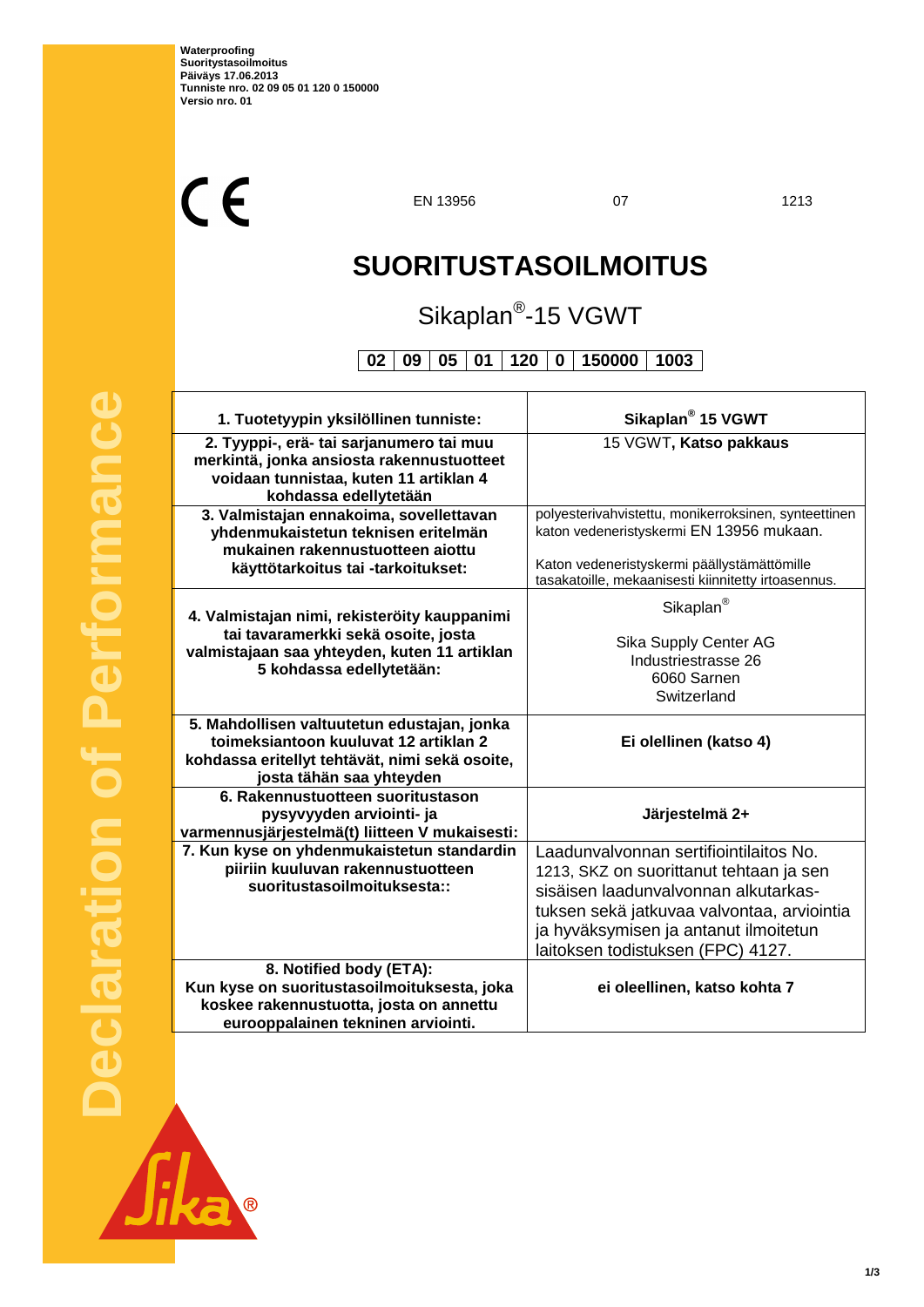**Waterproofing Suoritystasoilmoitus Päiväys 17.06.2013 Tunniste nro. 02 09 05 01 120 0 150000 Versio nro. 01**

### **9. Ilmoitetut suoritustasot**

| Perusominaisuudet                                                                                                  | Suoritustaso                             | Yhdenmukaistetut<br>tekniset eritelmät           | Harmonisoitu<br>tekninen<br>spesifikaatio |
|--------------------------------------------------------------------------------------------------------------------|------------------------------------------|--------------------------------------------------|-------------------------------------------|
| Vesitiiviyden<br>määrittäminen                                                                                     | Hyväksytty                               | <b>EN 1928</b>                                   |                                           |
| Käyttäytyminen<br>ulkopuolisessa palossa<br>osat 1-4                                                               | BROOF (t2)                               | EN 13501-5                                       |                                           |
| Palonkestävyys                                                                                                     | Luokka E                                 | EN ISO 11925-2,<br><b>Iuokitus EN</b><br>13501-1 |                                           |
| Saumojen<br>kuorimislujuuden<br>määrittäminen                                                                      | $> 300$ N/50 mm                          | EN 12316-2                                       |                                           |
| Saumojen<br>leikkauslujuuden<br>määrittäminen                                                                      | $\geq 600$ N/50 mm                       | EN 12317-2                                       |                                           |
| Lujuusominaisuuksien<br>määrittäminen<br>Pituussuunassa (md) <sup>1)</sup><br>poikittaissuunnassa<br>$(cmd)^{2)}$  | $> 1000$ N/50 mm<br>$\geq 900$ N/50 mm   | EN 12311-2                                       | EN 13956: 2012                            |
| Venymä<br>Pituussuunassa (md) <sup>1)</sup><br>poikittaissuunnassa<br>(cmd) <sup>2</sup>                           | $> 15 \%$<br>$\geq 15 \%$                | EN 12311-2                                       |                                           |
| Repäisylujuuden<br>määrittäminen<br>Pituussuunassa (md) <sup>1)</sup><br>poikittaissuunnassa<br>(cmd) <sup>2</sup> | $\geq$ 150 N<br>$\geq$ 150 N             | EN 12310-2                                       |                                           |
| Taipuisuuden<br>määrittäminen matalassa<br>lämpötilassa                                                            | ≤ -25 °C                                 | <b>EN 495-5</b>                                  |                                           |
| UV rasitus                                                                                                         | Läpäisyt testin (> 5'000 h<br>/ kulma 0) | <b>EN 1297</b>                                   |                                           |

1) **md =koneen suunnassa**

2) **cmd =poikittain koneeseen nähden**

**Lisätietoja: Oy Sika Finland Ab PL 49 Puhelin: +358 9 544 431 Koskelontie 23 C Telefax +358 9 511 43300 FI-02921 Espoo www.sika.fi**

**Declaration of Performance**  Performance  $\overline{\phantom{a}}$ **Declaration** 

Sika

**/3**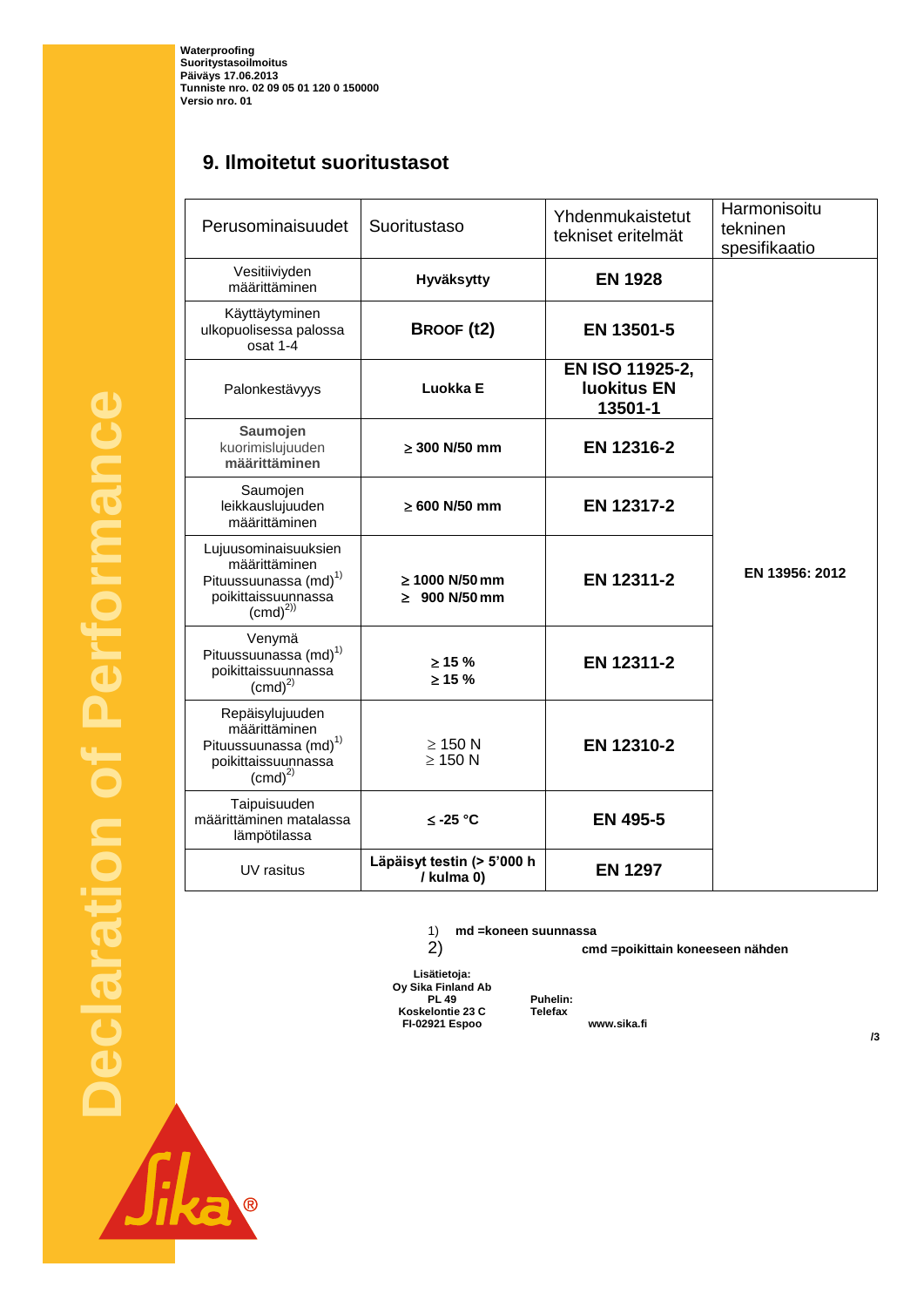#### **10. Ilmoitus**

**Edellä 1 ja 2 kohdassa yksilöidyn tuotteen suoritustasot ovat 9 kohdassa ilmoitettujen suoritustasojen mukaiset. Tämä suoritustasoilmoitus on annettu 4 kohdassa ilmoitetun valmistajan yksinomaisella vastuulla:**

**Valmistajan puolesta allekirjoittanut:**

Andreas Roller Head Corporate Product Engineer Membranes

Koichi Oba Head Corporate Target Market Roofing

Sarnen, February 2013

**Ympäristö, Terveys ja Turvallisuus tieto (REACH) Saadakseen tietoa ja neuvoja kemiallisten tuotteiden turvallisesta käsittelystä, varastoinnista ja hävittämisestä käyttäjän tulee tarkistaa viimeisin käyttöturvallisuustiedote, jossa on tietoa fysikaalisista, ekologisista, toksikologisista ja muista turvallisuuteen liittyvistä asioista.**

**Huomautus:**

**Nämä neuvot ja ohjeet on annettu käyttäjälle hyvässä uskossa perustuen Sikan tämänhetkiseen tietämykseen ja kokemukseen tuotteistamme, kun niiden huolellinen varastointi, käsittely ja käyttö tapahtuu normaaliolosuhteissa Sikan suositusten mukaisesti. Tässä annettu tieto koskee vain tässä mainittuun työstöön ja tuotteeseen. Määreitä muutettaessa, kuten alusta jne. tai erilainen työstötapa tulee ottaa yhteys Sikan tekniseen neuvontaan ennen Sikan tuotteiden käyttöä. Tässä oleva tieto ei vapauta käyttäjää varmistumaan testien avulla tuotteen sopivuudesta aiottuun käyttökohteeseen ja -tarkoitukseen. Kaikissa tilauksissa ja toimituksissa noudatetaan voimassaolevia yleisiä myynti- ja toimitusehtojamme. Käyttäjän on aina tukeuduttava ko. tuotteen viimeisimpään voimassaolevaan paikalliseen tuotetietoesitteeseen, jonka toimitamme pyydettäessä.**

> **Lisätietoja: Oy Sika Finland Ab Koskelontie 23 C, PL 49**

**www.sika.com Puhelin 09-511 431 +358 9 511 431 02920 Espoo Telefax 09 – 511 433 00 +358 9 511 433 300**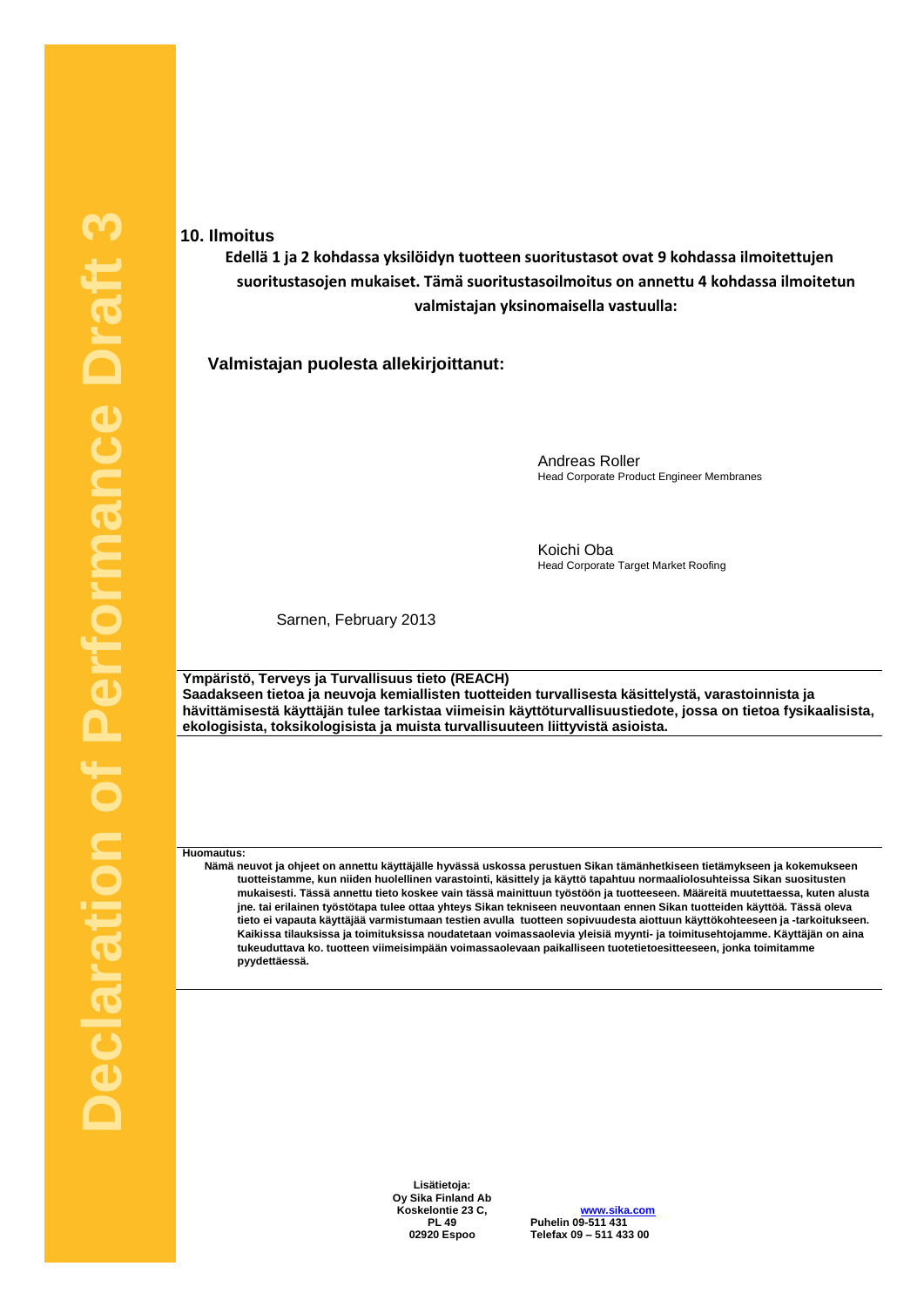**Roofing Declaration of Performance Edition 02.2013 Identification no. 02 09 05 01 120 0 150000 Version no. 1** 

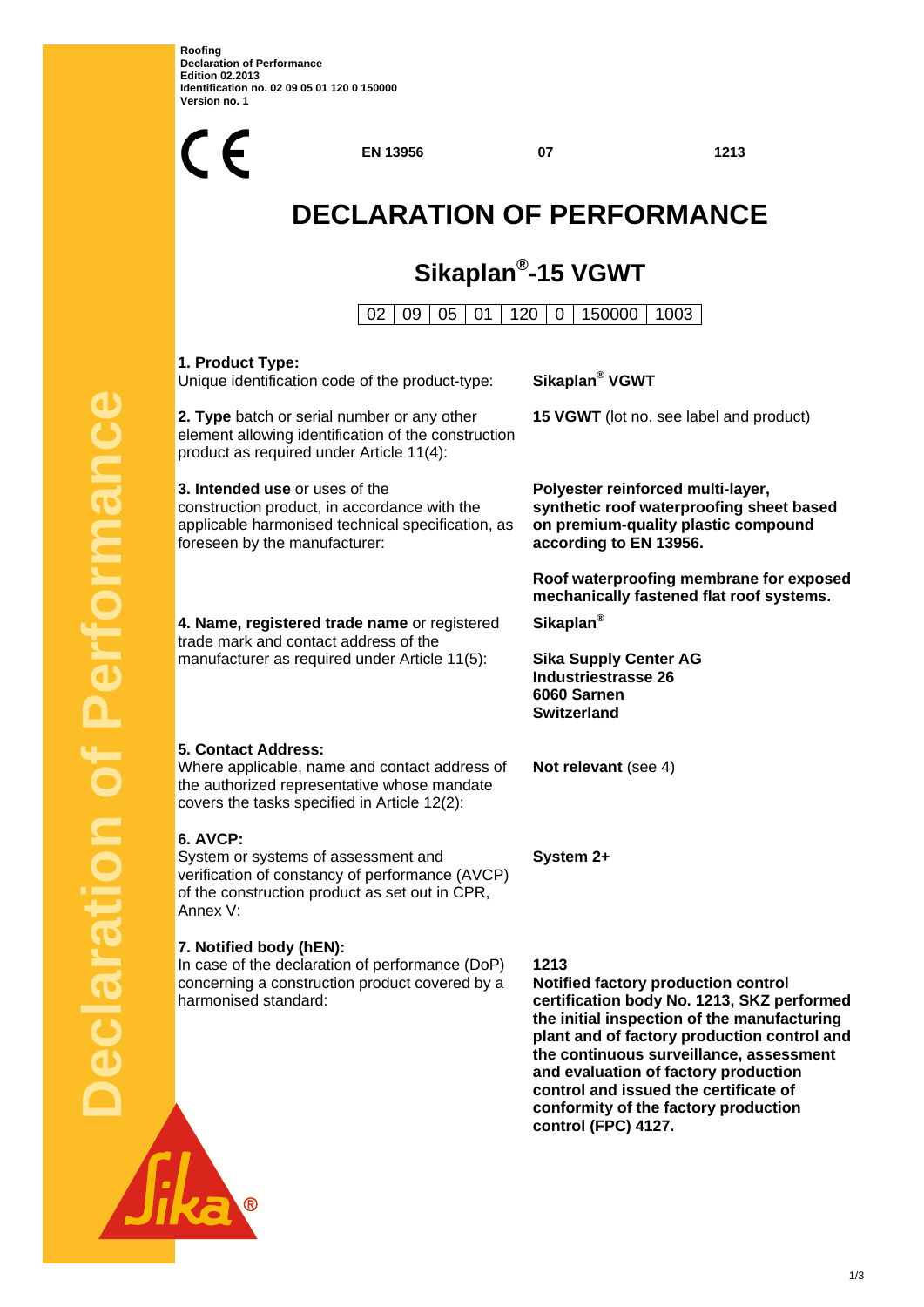**Roofing Declaration of Performance Edition 02.2013 Identification no. 02 09 05 01 120 0 150000 Version no. 1** 

#### **8. Notified body (ETA):**

In case of the declaration of performance concerning a construction product for which a European Technical Assessment (ETA) has been issued:

### **9. Declared performance**

| <b>Essential</b><br>characteristics                                                     | <b>Performance</b>                        | <b>Test Standard</b>                               | <b>Harmonised</b><br>technical<br>specification |
|-----------------------------------------------------------------------------------------|-------------------------------------------|----------------------------------------------------|-------------------------------------------------|
| <b>Water tightness</b>                                                                  | Pass                                      | EN 1928                                            |                                                 |
| <b>External fire</b><br>performance<br><b>Part 1-4</b>                                  | BROOF (t2)                                | EN 13501-5                                         |                                                 |
| <b>Reaction to fire</b>                                                                 | Class E                                   | EN ISO 11925-2.<br>classification to EN<br>13501-1 |                                                 |
| Joint peel resistance                                                                   | $\geq 300$ N/50 mm                        | EN 12316-2                                         |                                                 |
| Joint shear resistance                                                                  | $\geq 600$ N/50 mm                        | EN 12317-2                                         |                                                 |
| <b>Tensile strength</b><br>longitudinal $(md)^{1}$<br>transversal (cmd) <sup>2)</sup>   | $\geq 1000$ N/50 mm<br>$\geq 900$ N/50 mm | EN 12311-2                                         | EN 13956: 2012                                  |
| <b>Elongation</b><br>longitudinal (md) <sup>1)</sup><br>transversal (cmd) <sup>2)</sup> | $\geq 15 \%$<br>$\geq 15 \%$              | EN 12311-2                                         |                                                 |
| <b>Tear strength</b><br>longitudinal $(md)^{1}$<br>transversal (cmd) <sup>2)</sup>      | $\geq$ 150 N<br>$\geq$ 150 N              | EN 12310-2                                         |                                                 |
| <b>Foldability at low</b><br>temperature                                                | $≤$ -25 °C                                | EN 495-5                                           |                                                 |
| UV exposure                                                                             | Pass $(> 5'000 h /$ grade 0)              | EN 1297                                            |                                                 |

**Not relevant** (see 7)

1) md =machine direction

2) cmd =cross machine direction